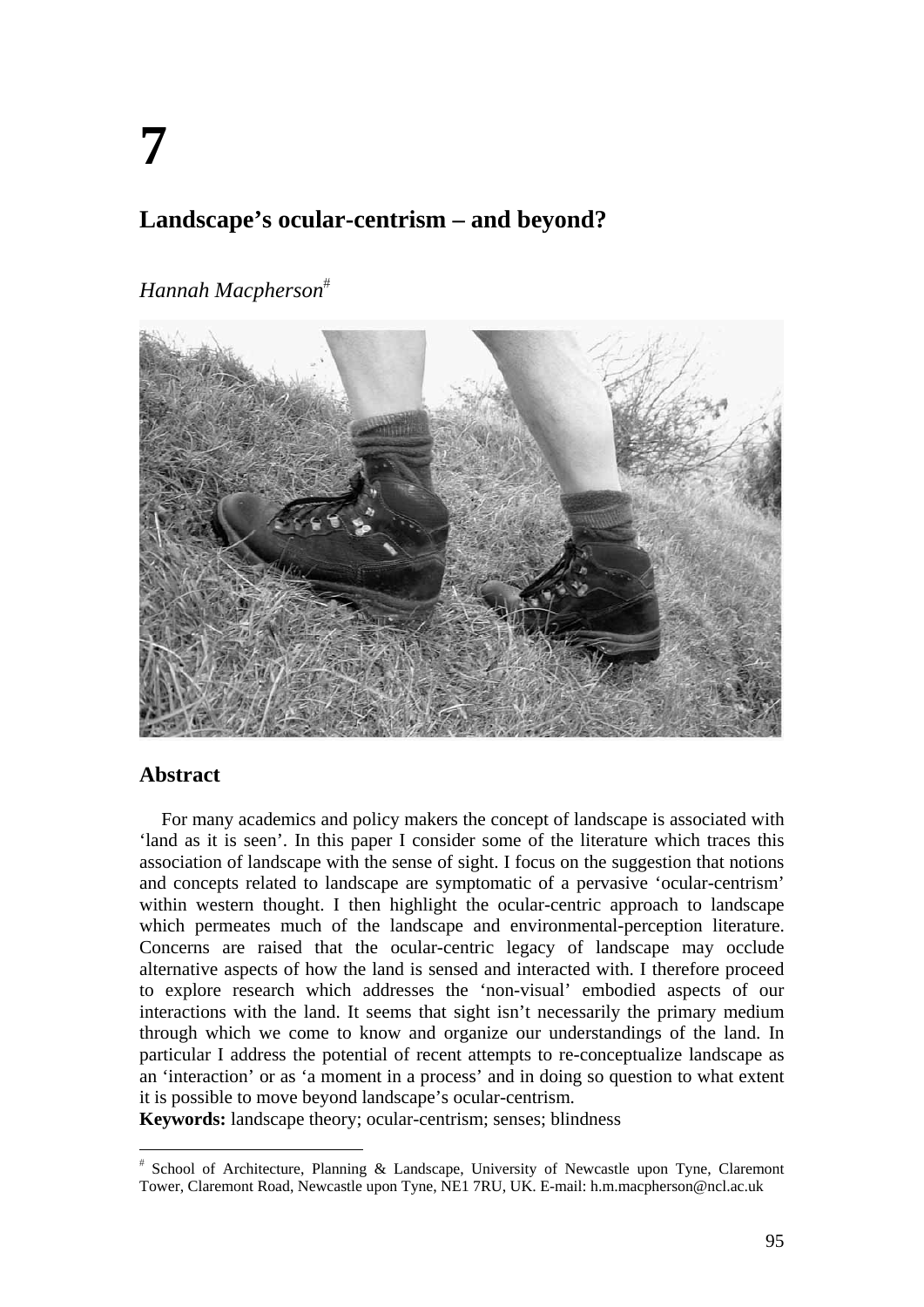## **Introduction**

This paper emerges from a thesis I am preparing on the topic of Landscape and Blindness. One of my particular concerns is with what counts as 'landscape' and 'legitimate knowledge' of landscape, and how this is influenced by physiological, cultural and historical influences. My interest with this topic stemmed from an interest in participation processes in landscape planning. I would argue that a contradiction often emerges here between landscape hailed as *holistic planning tool* and *how landscape planning operated in practice* where landscape was assumed to be a primarily visual mappable entity.

I begin by outlining the suggestion that landscape is inextricably tied to modernity and a 'westernized' way of seeing (Cosgrove 2002). I highlight recent ideas about the way visualizing technologies are reinforcing a distant ocular conception of landscape. I then go on to consider some research which begins to address the multi-sensory nature of our interactions with the land. I call for recognition of diversity in our embodied interactions with the land and thus our landscape perceptions. Consideration is then given to some of the strengths and weaknesses of literature which attempts to re-conceptualize landscape as embodied interaction.

#### **Landscape as seen**

Landscape is a complex and contested concept. Its meaning, value and characteristics are unstable. It has been used to refer to a measurable range of material forms, to the representation of those forms in painting, texts and photos, to a way of seeing, and to the imagined and desired spaces of the mind (Rodaway 1994, p. 129). Despite some scholars suggesting that the landscape concept should be avoided due to its multiple interpretations (Hartshorne 1939) the term persists. This is perhaps because it can be employed to denote both material form and our interpretations of it. There is no simple linear history of the landscape concept and it is not solely limited to what is seen. For example, the German term 'Landschaft' and its derivatives give a sense not only of territory but also of community and polity (Olwig 1996; Olwig 2002). However, a persistent feature within modern usage of the landscape concept is a connection with seeing and the sense of sight (Rodaway 1994; Olwig 2002; Cosgrove 2002; MacDonald 2003). Porteous provides a quite typical example of such a connection;

"What I wish to emphasize here is that, when we consider landscape, we are almost always concerned with a visual construct. Landscape is something we look at or imagine as a visual metaphor." (Porteous 1990, p. 4)

Under the influence of Dutch 'landschap' painters of the early seventeenth century, the term landscape came to refer to the representation of scenery (Johnston et al. 2000). Subsequently, a fashion for landscaping spaces to conform to pictorial taste emerged in England. Understandings of landscape as scenery continued to be reworked in a variety of forms from the 18th into the 21st century (Schein 1997; Matless 1998; Landry 2001). A scenic concept of landscape also continues to be used in some studies of human environmental perception (Tuan 1974; Thompson 1998). Taken to the extreme, environmental-perception studies have tended to ignore the subjective and non-visual qualities of perception, understanding the scenic object to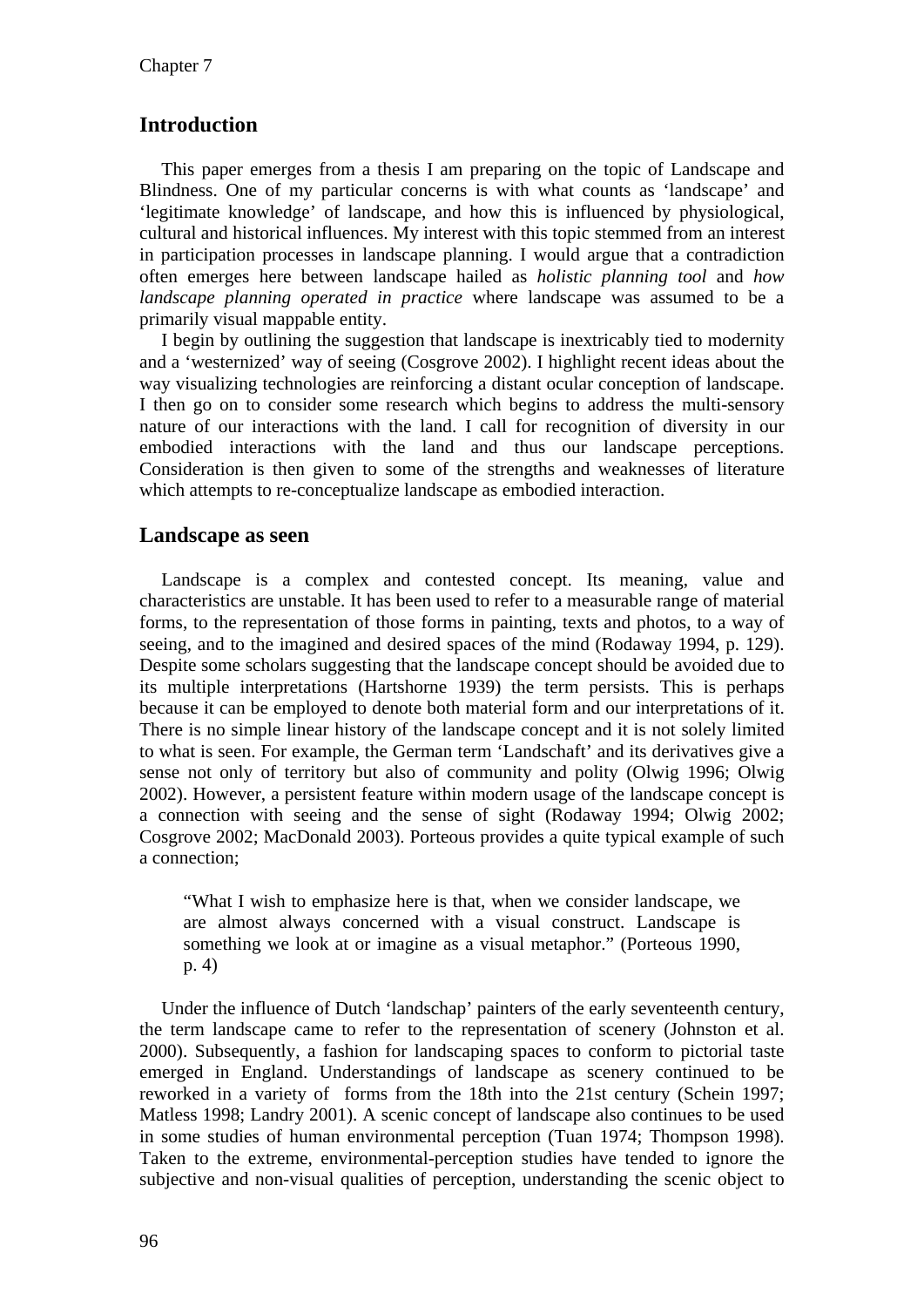be the ultimate determinant of perception (Appleton 1975; Bourassa 1991). A predominantly visual understanding of landscape is also pursued within post-modern and post-structural traditions of landscape study, where the 'focus' has been not on land itself but on representation and iconography (Cosgrove and Daniels 1988; Barnes and Duncan 1992; Daniels 1993). This led Cosgrove and Daniels to famously claim landscape to be completely about representation being merely "a flickering text"(Cosgrove and Daniels 1988).

For some scholars within this tradition and for Porteus quoted above, landscape is treated as a primarily visual construct. Porteus suggests that landscape is *something we stand back to view*. For him, it is vision, the 'cool', 'detached', 'intellectual sense', which creates landscape. This understanding of landscape as something we primarily look at, and of vision as 'cool' and 'detached', can be understood as characteristic of an ocular-centrism central to western thought (Jay 1994). In this paper ocularcentrism is taken to mean not only a privileging of knowledge gained through sight but also a privileging of an objectifying way of seeing associated with modernity. Thus, as I discuss in the next section, this article is not an all-out attack on the eye; rather it is a consideration of the potentials to go beyond a particular objectifying way of seeing in our studies of land and landscape.

The ocular-centrism of the landscape concept has been attributed to the evolution of the concept in the West (Cosgrove 2002) and has been reinforced by a scientific worldview reliant on the rules of Euclidian geometry (Rodaway 1994). New technologies of observation and representation such as remote sensing and geographical information systems further extend the eyes' reach and serve to reinforce a distant, visual, ocular-centric conception of landscape. Virtual Reality used by architects and planners allows the eye alone to traverse a landscape within a virtual space, where physical action is often eliminated. Scenario visualization and virtual environments may be helpful tools for communicating potential landscape changes to stakeholders (Bishop, Joanna and David 2001; Tress and Tress 2003). However such technology should not be uncritically embraced. There is a danger that virtual environments emphasize visual beauty over other ecological and social processes and may operate to the expense of other forms of landscape-perception data. It seems the practice of landscape observation is far from a neutral affair. As Cosgrove states, "The evolving relationship between vision, technology and landscape is not a morally or politically neutral affair. Privileging vision as the principle means of knowing the world devalues alternative modes of experience and cognition" (Cosgrove 2002, p. 257).

Research from outside of geography and landscape disciplines serves to reinforce Cosgrove's point. Feminist thought for example reminds us that landscape observers cannot be separated from the position of power in which they are situated (Rose 1993; Whatmore 1999). For anthropologist David Howes (2003) the relationship between perception, the senses and landscape is not fixed, but geographically, historically and culturally contingent. These findings strengthen the suggestion that the primacy of sight in landscape-perception processes can be understood in historical and cultural rather than purely physiological terms. Focusing on landscape as visual representation can also run against principles of sustainability by enabling immaterial conceptions of landscape and reinforcing nature/society dualisms. By utilizing the concept of landscape to give consideration to something external to us 'out there' rather than materially implicated in our day-to-day lives, we may remove any sense of direct responsibility or connection with the object of debate. This is not to negate sight as an important source of information about the world. Rather is to highlight that particular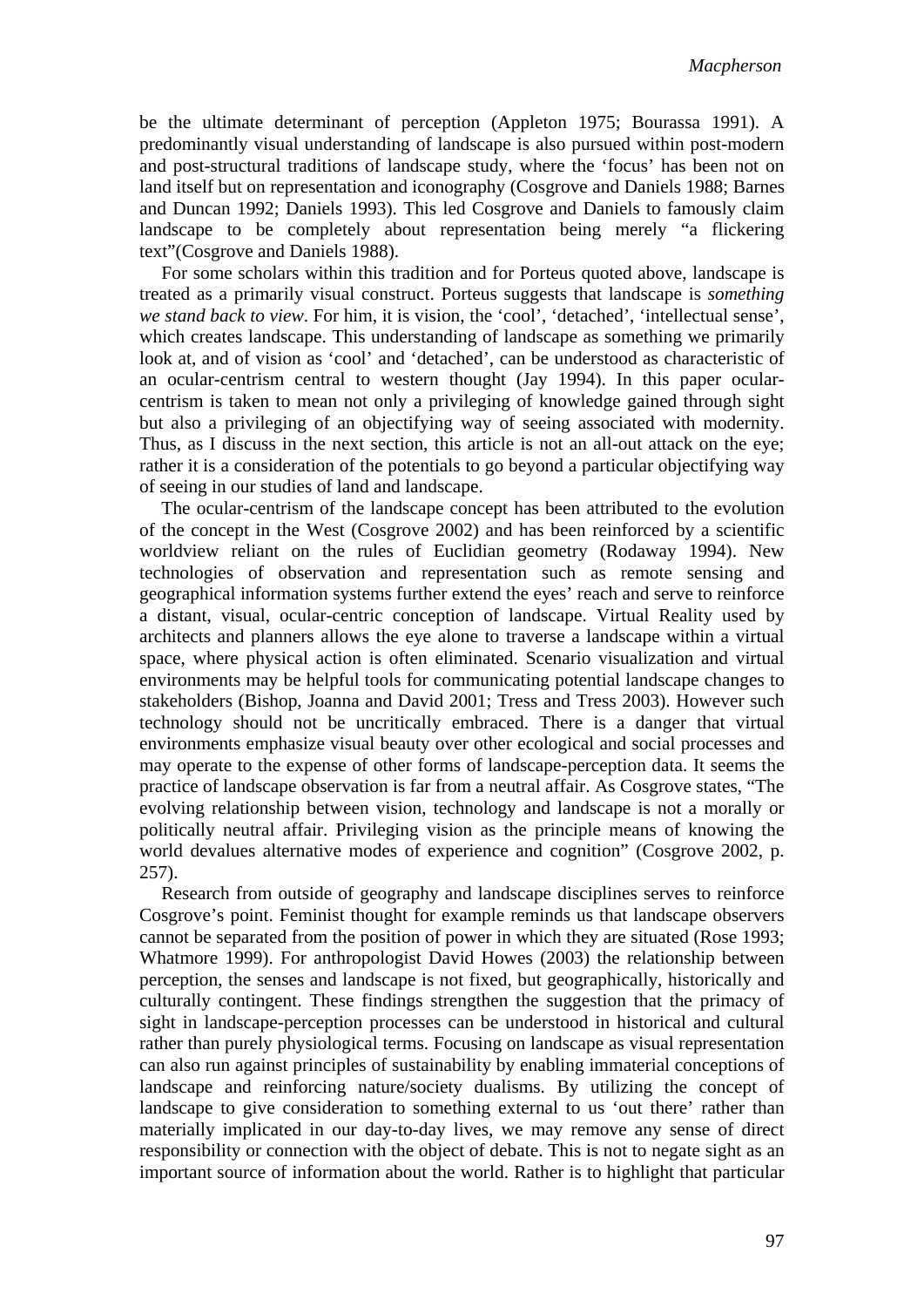'ways of seeing' within disciplines which study landscape may serve to obscure or structure other forms of knowledge about the world. For example, the Countryside Council for Wales GIS 'Land-Map' programme, while being hailed as exemplary for modern landscape planning, is also shaping landscape planners' and designers' ideas of what might be regarded as acceptable, useful 'landscape data' (Scott 2002). There is a danger that visualizing technology may end up blinding us to other potential avenues for landscape research.

### **Ways of seeing/sensing**

So far the arguments put forward here are somewhat 'anti-ocular', however an all out 'attack on the eye' as approach to landscape is not appropriate. In his essays on environmental perception Ingold (2000) shows us how much of the recent critique of vision has been based on a limited conception of sight as a singular modality which distances and objectifies. Ingold (2000) points out that in fact sight can also be intimate and engaging. He suggests that it is not the emphasis on vision per se that is always at fault in landscape interpretation but rather a particular 'way of seeing' that can be associated with the project of modernity. This way of seeing is exemplified by Porteus's approach to landscape and his understanding of vision as the 'cool', 'detached' and 'intellectual sense'. An alternative way of seeing is identified by Judith Okely. In her ethnographic work on the Normandy landscape, she identifies a receptive, absorbing and experiential way of seeing where "the body becomes the memory" (Okely 2001, p. 115). This alternative understanding of how we might come to see and know the landscape has important implications for what we understand to be legitimate landscape knowledge.

In my own research with visually impaired walkers people ask: what do blind people have to do with landscape? The answer depends on how you conceptualize landscape, but to be without sight is not necessarily to be without landscape. Landscape is about collective understandings as well as individual points of view, and 'seeing' landscape can be about much more than the physical faculty of sight. As Okely (2001) and others (Wylie 2002; Lorimer and Lund 2003) suggest, landscape can also be about memory and embodied interaction. This work on landscape as an interaction, can be located within a growing interest in the body from across the social sciences (Shilling 2003), where a strand of research has begun to address the determined and determining role of the body and the senses in landscape (Nast and Pile 1998; Edensor 2000; Lewis 2000; Macnaghten and Urry 2000aa; 2000bb; Micheal 2000; Okely 2001). This combined concern with landscape, the senses and the body is important. *"*At the heart of many environmental disputes between lay and expert forms of knowledge lie contestations over different senses, and over the relative role of the senses as opposed to more abstract and cognitive forms of knowledge" (Macnaghten and Urry 1998).

Recognition of the potential for contestation over what is classed as legitimate environmental knowledge has now impacted on disciplines traditionally concerned with questions of landscape. Some recognition within landscape planning and architecture is now being given to previously overlooked forms of landscape knowledge which involve embodied, sensory and cognitive aspects. Landscape planners Linehan and Gross (1998) have critiqued a 'humanless definition' of landscape in the United States, which they attribute to the ongoing objectification and materialist interpretation of landscape and to a pastoral American ideal. Linehan and Gross advocate research efforts which are directed at more experiential rather than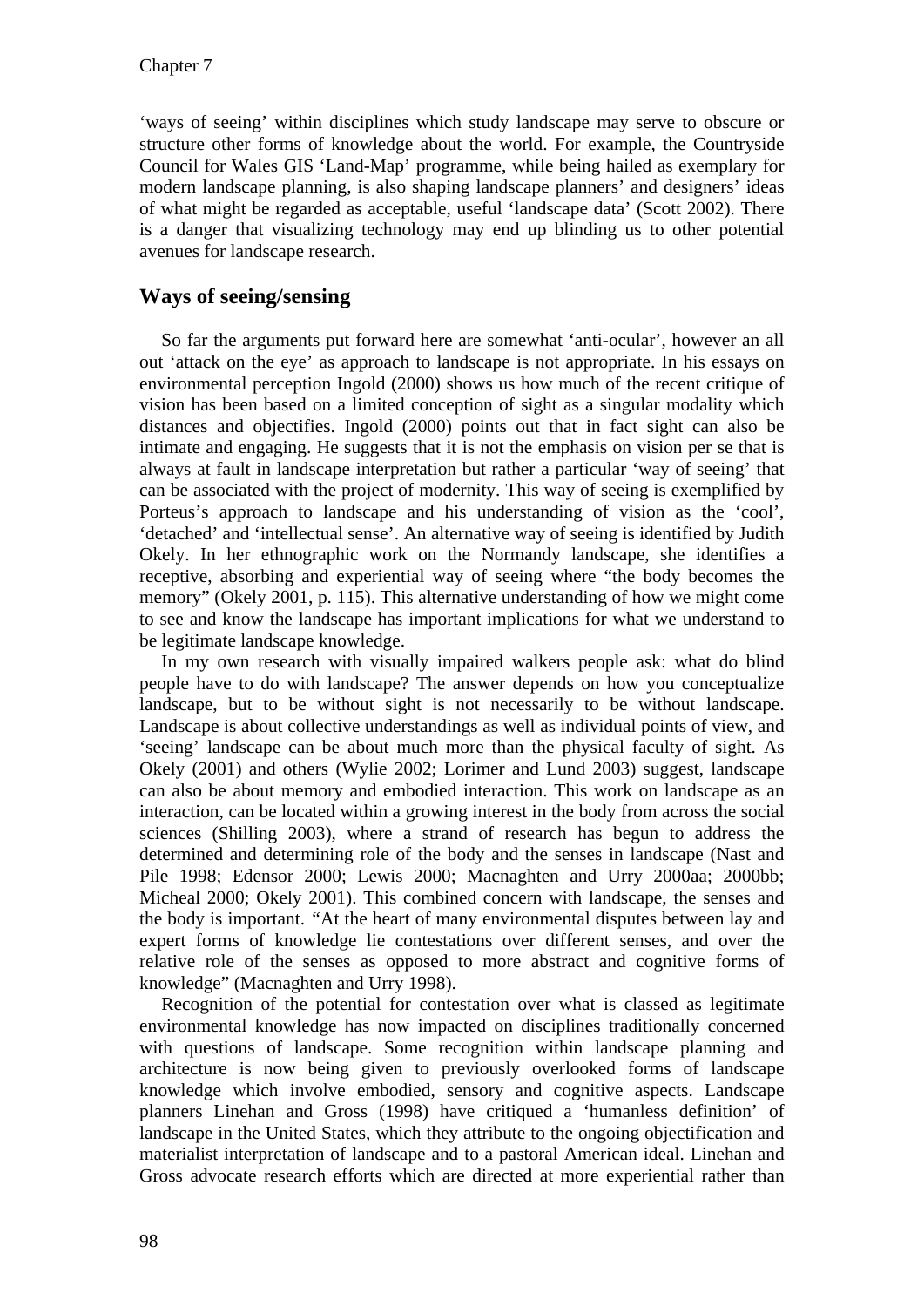simply technical and cognitive conceptions of landscape (Linehan and Gross 1998). James Corner (1999) in 'Recovering Landscape' outlines the social and political dimensions of landscape architecture and the implications of landscape for peoples' day-to-day lives. It would seem that continuing this examination of the history and consequences of landscape and its connections with particular *'ways of seeing' and 'ways of sensing'* (Macnaghten and Urry 1998) remains a fruitful area for research.

#### **Sensory landscape research**

There is a considerable body of research which recognizes landscape as engaging other senses (Tuan 1993; Soini 2001; Thwaites 2001), including work on 'soundscapes' and 'smellscapes' (Porteous 1985; Porteous and Mastin 1985; Wrightson 2000; Hedfors and Berg 2003). This sort of sensory landscape research often utilizes a quite static visual conception of landscape to frame the research and give order to the data. In this 'sensory landscape' literature there is a tendency to treat the senses as largely discrete sensory registers, to assume that sense perception is a rational, relatively objective process and to treat smells and sounds as static. This allows researchers and practitioners to map (impose a visual order) onto these 'sensescapes' (Tuan 1993; Soini 2001; Thwaites 2001). However such approaches ignore the integrated nature of environmental perception. "Whilst it is possible to identify the apparent dominance of a specific sense in a given situation, on closer analysis all geographical experiences are made up of a complex of sensuous information combining activities of the sense organs, the body and its limbs, and mental processes (memory and expectation, analysis and evaluation)" (Rodaway 1994, p. 35).

Recent scholars such as Rodaway tell us that the senses operate together and are to some extent interchangeable functionings. For example, we rely on vision to orientate hearing (and visa versa), and touch can enable someone to visualize (Rodaway 1994; Ingold 2000, p. 244-245; Howes 2003). It seems that a significant proportion of sense perception is a subjective, culturally and bodily specific functioning. So while Tuan (1993, p. 68) talks in simple terms of 'good' and 'bad' odours, in fact we may become habituated to certain smells and noises (Rodaway 1994). It is perhaps easy to understand the motivations for particular sensory landscape research to 'fit' perceptual data into existing landscape-planning processes to achieve particular policy goals within a particular timescale. Sensory mapping processes may be appealing for landscape planners and designers seeking singular, 'rational' solutions to landscapeplanning dilemmas (see http://www.sensorytrust.org.uk/projects/index.html), but the danger is that such processes may be reliant on a single model of human behaviour and may result in the imposition of an inappropriate visual logic onto what are quite transient, subjective occurrences. Sounds and smells tend to unfold and have a very different spatial and temporal logic in contrast to the more persistent nature of visual landscapes (Rodaway 1994). While I do not wish to downplay the role of those researchers concerned with our body's physiological responses to the material world, the search for universals in the 'world of sense' may not always 'make sense'. Is there a better way to research the subjective and embodied aspects of landscape perception?

#### **Re-conceptualizing landscape as embodied interaction**

Tim Ingold, drawing on the phenomenology of Merleau Ponty (1962) and the environmental psychology of Gibson (1986), develops an alternative approach to landscape perception as a 'whole-body activity'. He argues that the material nature of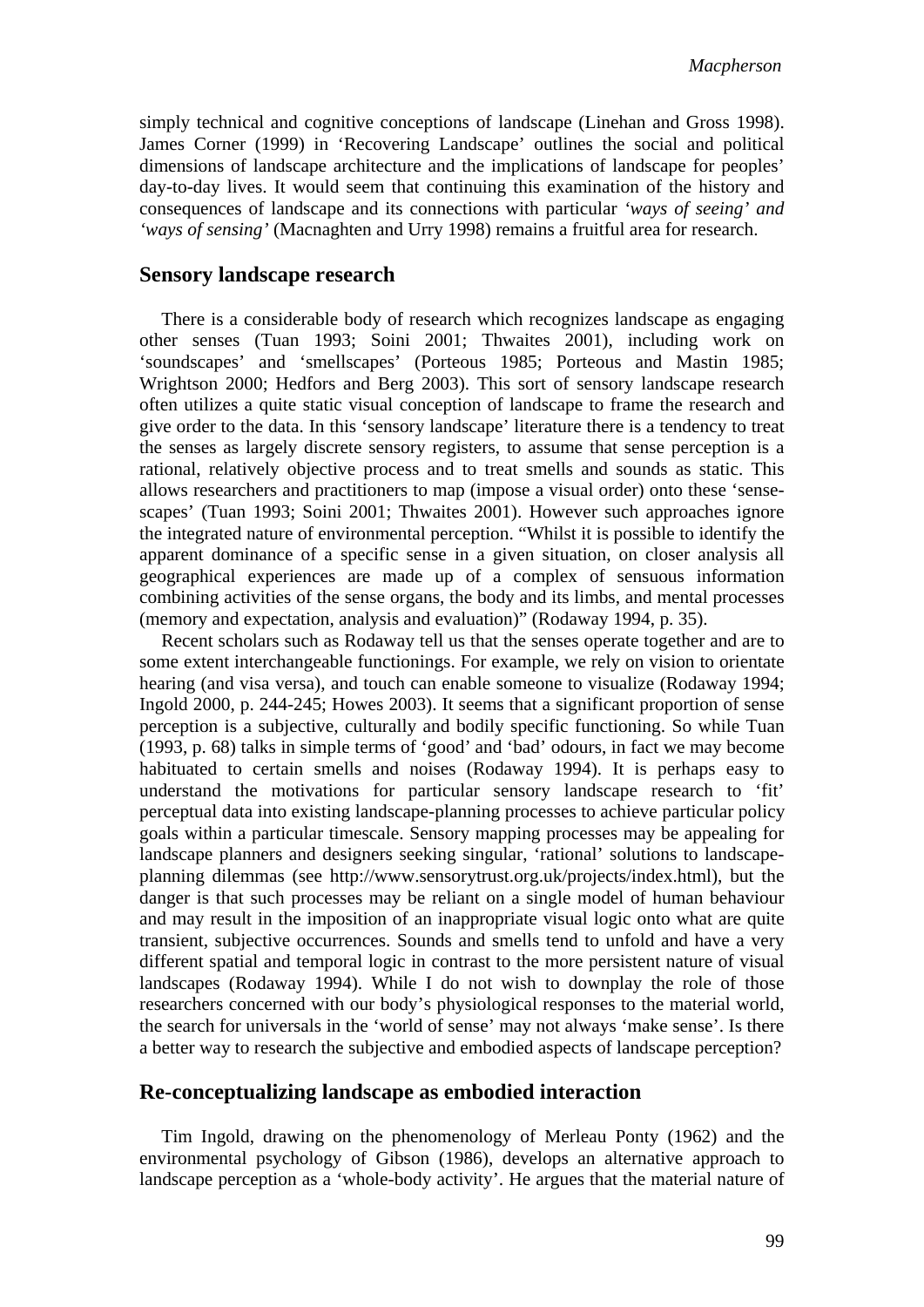the land, together with our own embodiment, means that interpretations of landscape are dynamic, but finite and 'woven' into the landscape. This approach acknowledges the individual body's importance in structuring perception. So is this 'whole-body' approach to landscape perception useful? It is possible to highlight some of the determining features of the body which affect our perceptions of landscape?: the body gives us orientation, geometry and gravity, it gives a measure of the world, acts as a yardstick for distance and scale, enables movement and operates as a coherent system helping to give a sense of wholeness (Gibson 1986, p. 141, originally published 1979). A person's experience of the material land is not just composed of external information (such as that gained through sight and sound) but also of internal information such as our sense of muscular effort and locomotion (Kinaesthesia). Recent research shows that people may develop a sense of landscape which is "felt through the physical terrain" (Lorimer and Lund 2003) or a sense of place through an "accretion of embodied experiences" (Latham 2003). It seems the body is central to some of our understandings of landscape.

Gibson's (1986) concept of 'affordances' has been influential in conceptualizing the relationship between environmental perception and the human body. He describes 'affordances' as potentials or possibilities for use or action, and these derive from the environment, our selves and our capabilities. His argument is that our purposes direct our perception (cf. Ittelson 1973) and we do not encounter the environment as a set of objective things but rather as different surfaces and objects that are perceived relative to the human organism. This helps to remind us that in the process of perceiving the world we are also co-perceiving ourselves (cf. De Certeau 1984). The concept of affordances has been utilized in diverse ways by researchers trying to theorize environmental perception (for a functionalist interpretation see Kaplan and Kaplan 1989; for a more recent adaptation see Macnaghten and Urry? 2000). Doreen Massey's (2001) work enables us to think through some of the benefits of Gibson's concept of 'affordances' and Ingolds 'whole-body approach' to landscape perception. She shows how place is practised using the example of her ageing parents' neighbourhood. Through her parents' growing disablement she shows how their perceptions of place change and shrink, illustrating how the 'affordances' within her parents' immediate environment, its mobile social spaces, their own physical competencies and their memories and imagination (a place's hauntings) combine to create their particular perceptions of a neighbourhood landscape.

"On a wheelchair walk around the grounds of the nursing home, smells can signal where you are …. a sudden whiff of something in the air can carry your thoughts away, to other times and other places. The changing texture of the path reverberates through the wheelchair into your body; the movement from ruckly gravel to the smooth passage of asphalt brings relief" (Massey 2001, p. 462).

To enhance our understanding of how landscape becomes apparent to the individual we must recognize our relationship with landscape is not just rational and visual but also active and embodied. Our perceptions of places and landscape exist to some extent relative to our changing bodies. It is also important to consider how perceptions continue to be structured and mediated not only by our bodies and subjectivities, but also by technological extensions of our capabilities (Micheal 2000; Cloke and Jones 2001; Laurier, Whyte and Buckner 2001), the wheelchair in Massey's excerpt provides an example of this.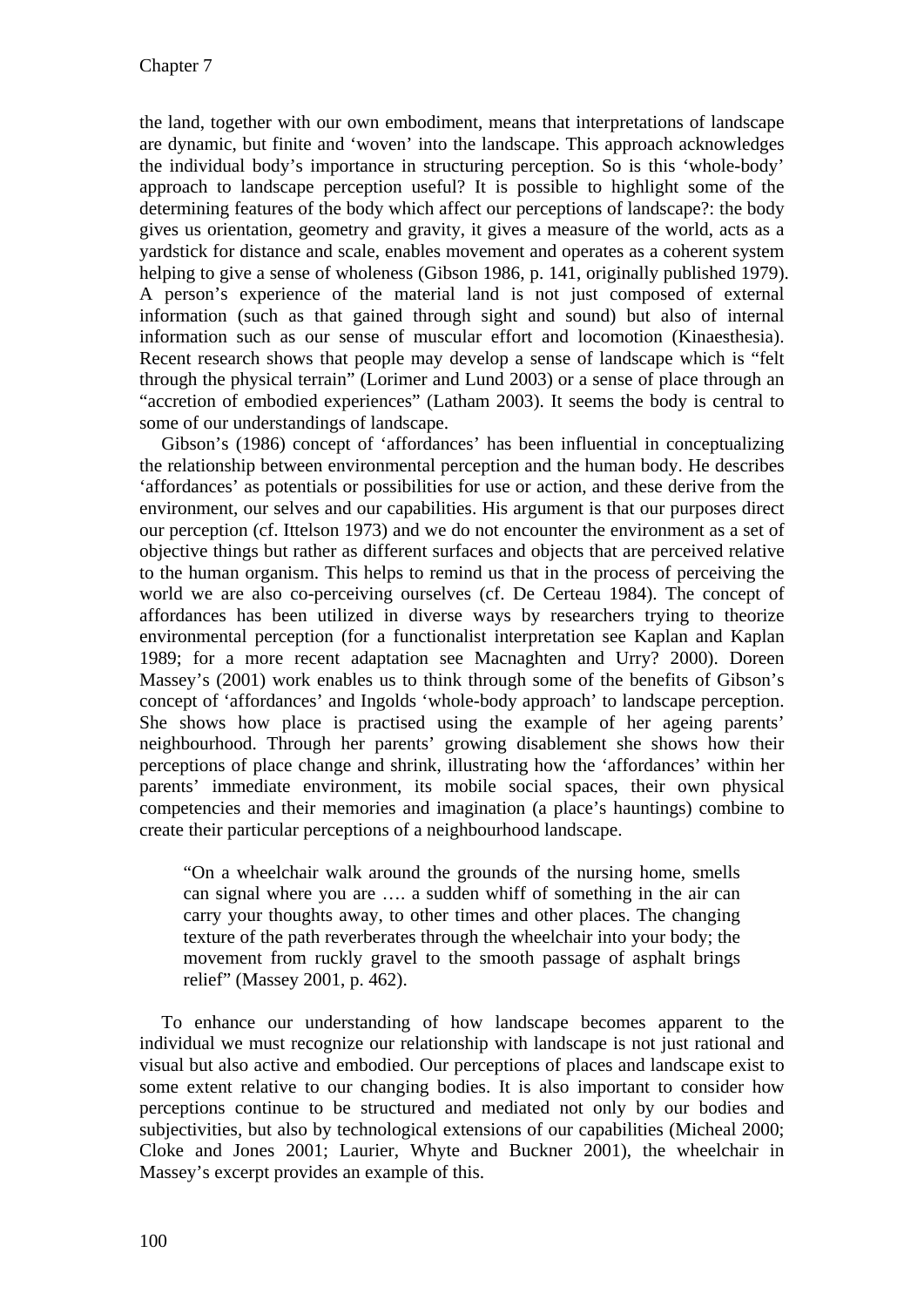It is possible to suggest that landscape, understood and represented through the principles of Euclidian geometry is not necessarily an adequate representation of 'lived space' (De Certeau 1984; Lefebvre 1991; Latour 1999). The experience of Massey's ageing parents is just one example of this. This point resonates with recent concerns in geography with the 'non-representational' aspects of experience, where greater consideration is being given to what is done rather than what is represented (Thrift 1997; Thrift 1999; Hetherington 2000; Rose 2002; Wylie 2002; Lorimer and Lund 2003). Developing these ideas Thrift builds up an idea of embodiment not as a constant but as a process of practical and expressive involvement with other objects and people who are in the process of continually reaffirming and reworking their existence in the world. Such work, combined with Ingold's work, has influenced recent performative, embodied (less ocular-centric) approaches to landscape (Rose 2002; Lorimer and Lund 2003). The understandings of landscape, embodiment and perception developed in such literature present a significant challenge to fixed conceptions of the individual landscape perceiver.

The potential for a less visually orientated approach to landscape perception provided by recent 'performative' and 'whole-body' interpretations is a refreshing one. However we should be wary of retreating back to a universalizing, depoliticized notion of the body (Nash 2000). The socially conditioned and discursive aspects of our perceptions should continue to be emphasized within accounts of landscape. There is a danger that if we (the author and the reader) simply accept Ingold's concept of landscape perception as 'whole-body activity', we may ignore important questions of representation (cf. Cloke and Jones 2001). There is a politics to our embodied interactions with landscape. As Massey has put it: "embodiedness … has to be on certain terms to result in meaningfulness" (Massey 2004, p. 8).

#### **Conclusions**

Landscape is always in flux. Physical and ecological processes shift the materiality of landscape, while our changing bodies, technologies and socio-political circumstances mediate our relationships to the land. In this paper I have tried to show how landscape can operate as a powerful discourse or cultural ideology, centring on a particular, modern, way of seeing. However it is inadequate to solely theorize landscape in terms of representation, discourse and ideology. Landscape is not freefloating; it has a materiality to it which can affect our perceptions and experiences. These perceptions and experiences have multi-sensory and embodied qualities. Landscape perception isn't only about sight. Recent landscape theorists suggest it may be useful to consider landscape not as an objective thing but as coming about through an interaction. Giving consideration to our interactions with the land enables us then to ask: which of these interactions would be included in definitions of 'legitimate knowledge' of landscape and why? It seems critical that those dealing with our perceptions and representations of landscape continue this questioning of how landscape operates as both an ideology and as something with material, embodied affects.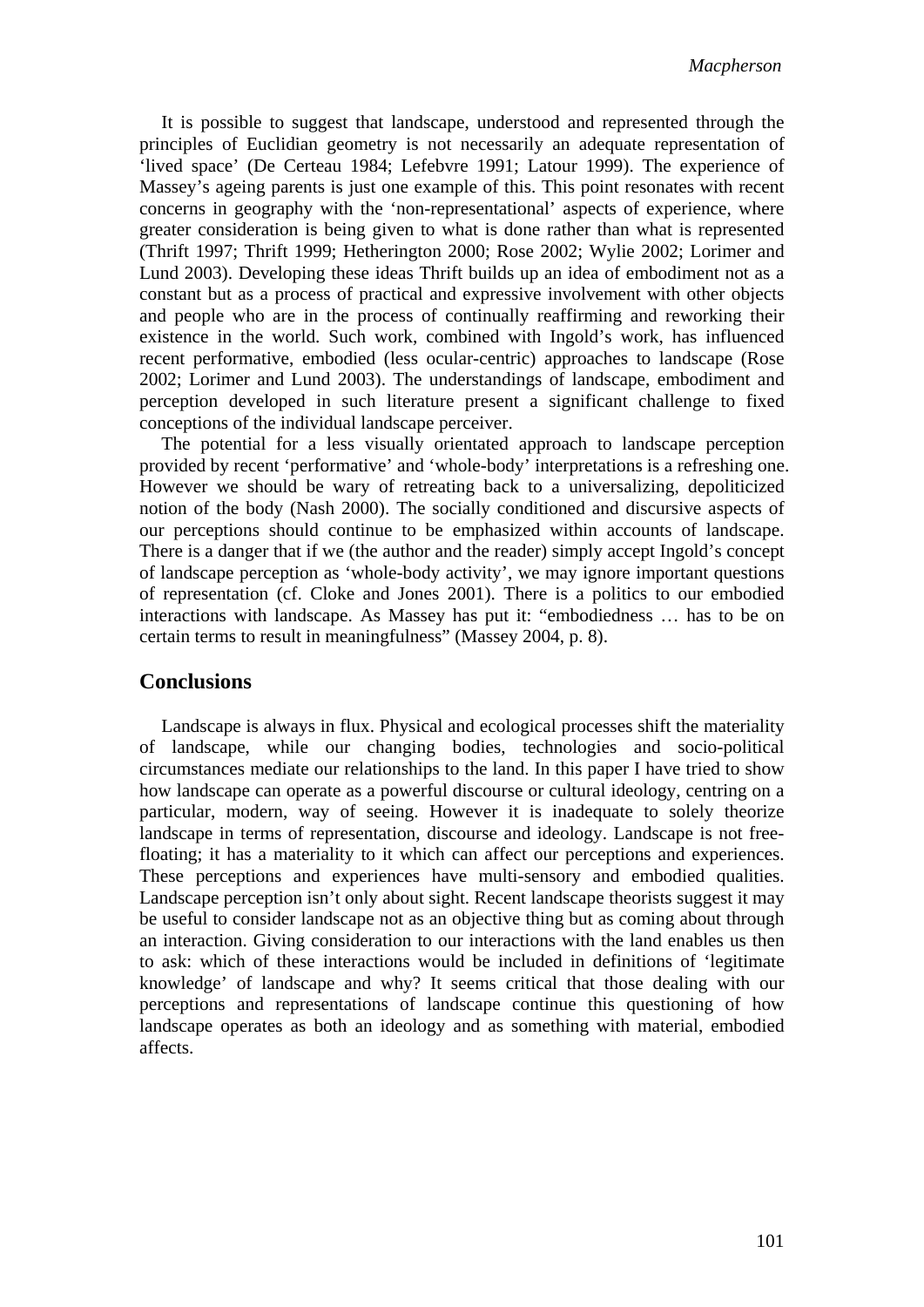### **References**

Appleton, J., 1975. *The experience of landscape*. Wiley, Chichester.

- Barnes, T.J. and Duncan, J.S., 1992. *Writing worlds: discourse, text and metaphor in the representation of landscape*. Routledge, London.
- Bishop, I.D., Joanna, R.W. and David, R.M., 2001. Assessment of path choices on a country walk using a virtual environment. *Landscape and Urban Planning,* 52 (4), 225-237.
- Bourassa, S.C., 1991. *The aesthetics of landscape*. Belhaven Press, London.
- Cloke, P. and Jones, O., 2001. Dwelling, place and landscape: an orchard in Somerset. *Environment and Planning A,* 33 (4), 649-666.
- Corner, J., 1999. *Recovering landscape: essays in contemporary landscape architecture*. Princetown Architectural Press, New York.
- Cosgrove, D., 2002. Landscape and the European sense of sight: eyeing nature. *In:* Anderson, K., Domosh, M., Pile, S., et al. eds. *Handbook of Cultural Geography. Chapter 12*. SAGE Publications, London, 249-268.
- Cosgrove, D. and Daniels, S., 1988. Introduction: iconography and landscape. *In:* Cosgrove, D. and Daniels, S. eds. *The iconography of landscape*. Bath Press, Bath, 1-11.
- Daniels, S., 1993. *Fields of vision*. Polity Press, Cambridge.
- De Certeau, M., 1984. *The practice of everyday life*. University of California Press, Berkeley.
- Edensor, T., 2000. Walking in the British countryside, reflexivity, embodied practices and ways to escape. *Body and Society,* 6 (3/4), 81-106.
- Gibson, J.J., 1986. *The ecological approach to visual perception*. Lawrence Erlbaum Associates, Hillsdale.
- Hartshorne, R., 1939. The nature of geography. *Annals of the Association of American Geographers,* 29, 173-658.
- Hedfors, P. and Berg, P.G., 2003. Sounds of two landscape settings: auditory concepts for physical planning and design. *Landscape Research,* 28 (3), 245-263.
- Hetherington, K., 2000. Museums and the visually impaired: the spatial politics of acess. *Sociological Review,* 48 (3), 444-463.
- Howes, D., 2003. *Sensual relations: engaging the senses in cultural and social theory*. University of Michigan Press, Ann Arbor.
- Ingold, T., 2000. *The perception of the environment: essays on livelihood, dwelling and skill*. Routledge, London.
- Ittelson, W.H., 1973. *Environment and cognition*. Seminar Press, New York.
- Jay, M., 1994. *Downcast eyes: the denigration of vision in twentieth-century french thought*. University of California Press, Berkeley.
- Johnston, R.J., Gregory, D., Pratt, G., et al., 2000. *The dictionary of human geography*. 4th edn. Blackwell, Oxford.
- Kaplan, R. and Kaplan, S., 1989. *The experience of nature: a psychological perspective*. Cambridge University Press, Cambridge.
- Landry, D., 2001. *The invention of the countryside: hunting, walking, and ecology in English literature, 1671-1831*. Palgrave, New York.
- Latham, A., 2003. Research, performance, and doing human geography: some reflections on the diary-photograph, diary-interview method. *Environment and Planning A,* 35 (11), 1993-2017.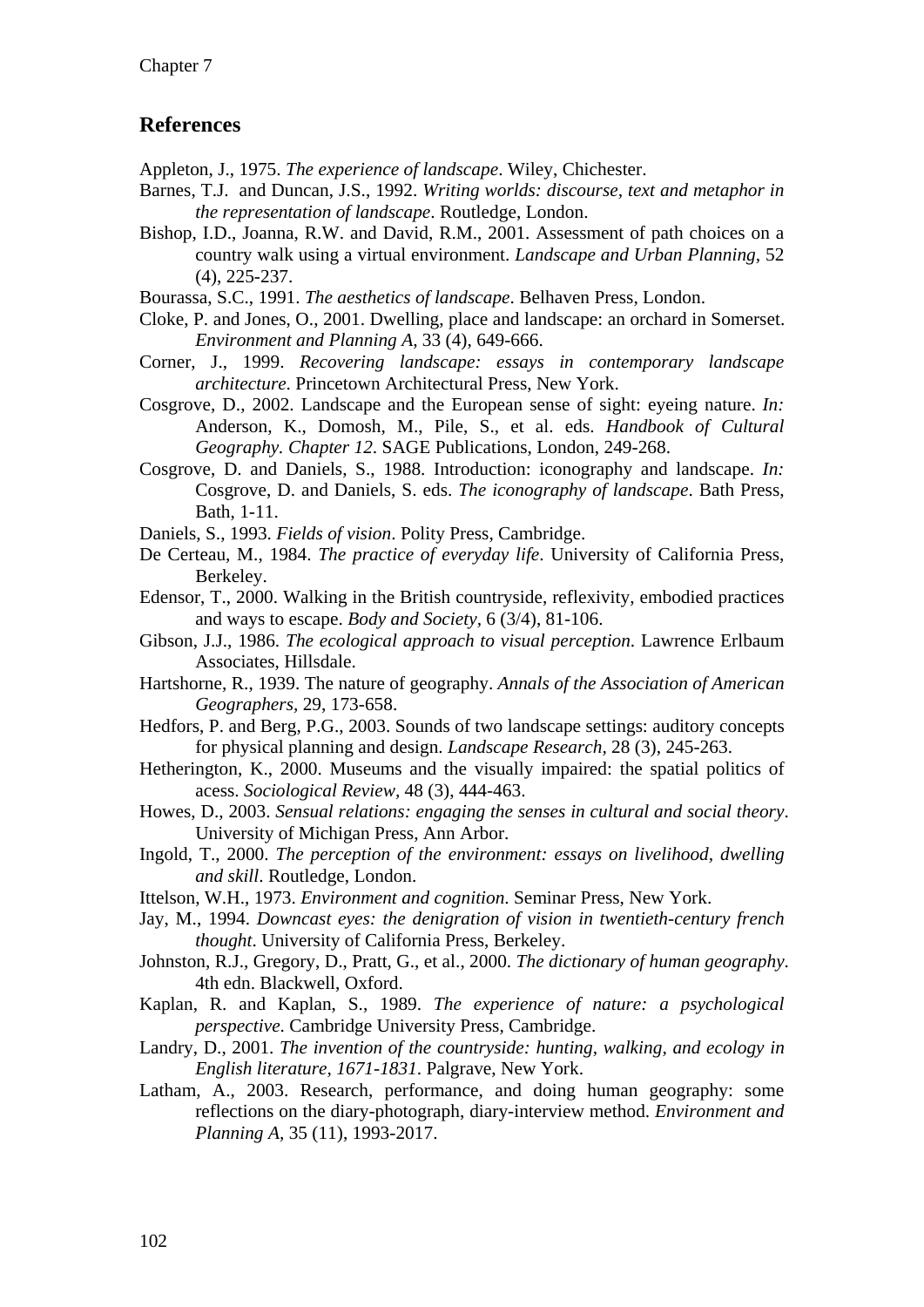- Latour, B., 1999. "Do you believe in reality?" news from the trenches of the science wars. *In:* Latour, B. ed. *Pandora's hope: essays on the reality of science studies*. Harvard Press, Cambridge, 1-23.
- Laurier, E., Whyte, A. and Buckner, K., 2001. An ethnography of a neighbourhood café: informality, table arrangements and background noise. *Journal of Mundane Behaviour,* 2 (2), 1-50. [http://mundanebehavior.org/index.htm]
- Lefebvre, H., 1991. *The production of space*. Blackwell, Oxford.
- Lewis, N., 2000. The climbing body, nature and the experience of modernity. *Body and Society,* 6 (3/4), 58-80.
- Linehan, J.R. and Gross, M., 1998. Back to the future, back to basics: the social ecology of landscapes and the future of landscape planning. *Landscape and Urban Planning,* 42 (2/4), 207-223.
- Lorimer, H. and Lund, K., 2003. Performing facts: finding a way over Scotland's mountains. *In:* Szerszynski, B., Heim, W. and Waterton, C. eds. *Nature performed: environment, culture and performance*. Blackwell, London. Sociological Review Monographs.
- MacDonald, F., 2003. *Geographies of vision and modernity: things seen in the Scottish Highlands*. University of Oxford, Oxford. Thesis
- Macnaghten, P. and Urry, J., 1998. *Contested natures*. Sage Publications, London.
- Macnaghten, P. and Urry, J., 2000a. Bodies in the woods. *Body and Society,* 6 (3/4), 166-182.
- Macnaghten, P. and Urry, J., 2000b. Bodies of nature: introduction. *Body and Society,* 6 (3/4), 1-11.
- Massey, D., 2001. Living in Wythenshawe. *In:* Borden, I., Kerr, J., Rendell, J., et al. eds. *The unknown city: contesting architecture and social space: a strangely familiar project*. MIT Press, Cambridge, 459-473.
- Massey, D., 2004. Geographies of responsibility. *Geografiska Annaler. Series B. Human Geography,* 86 (1), 5-18.
- Matless, D., 1998. *Landscape and Englishness*. Biddles Ltd., Guildford.
- Merleau-Ponty, M., 1962. *Phenomenology of perception*. Routledge, London.
- Micheal, M., 2000. These boots are made for walking.: mundane technology, the body and human-environment relations. *Body and Society,* 6 (3/4), 107-126.
- Nash, C., 2000. Performativity in practice: some recent work in cultural geography. *Progress in Human Geography,* 24 (4), 653-664.
- Nast, H.J. and Pile, S., 1998. *Places through the body*. Routledge, London.
- Okely, J., 2001. Visualism and landscape: looking and seeing in Normandy. *Ethnos,* 66 (1), 99-120.
- Olwig, K.R., 1996. Recovering the substantive nature of landscape. *Annals of the Association of American Geographers,* 86 (4), 630-653.
- Olwig, K.R., 2002. *Landscape, nature, and the body politic: from Britain's renaissance to America's new world*. University of Wisconsin Press, Madison.
- Porteous, J.D., 1985. Smellscape. *Progress in Human Geography,* 9 (3), 356-378.
- Porteous, J.D., 1990. *Landscapes of the mind: worlds of sense and metaphor*. University of Toronto Press, London.
- Porteous, J.D. and Mastin, J.F., 1985. Soundscape. *Journal of Architectural and Planning Research,* 2 (3), 169-186.
- Rodaway, P., 1994. *Sensuous geographies: body, sense, and place*. Routledge, London.